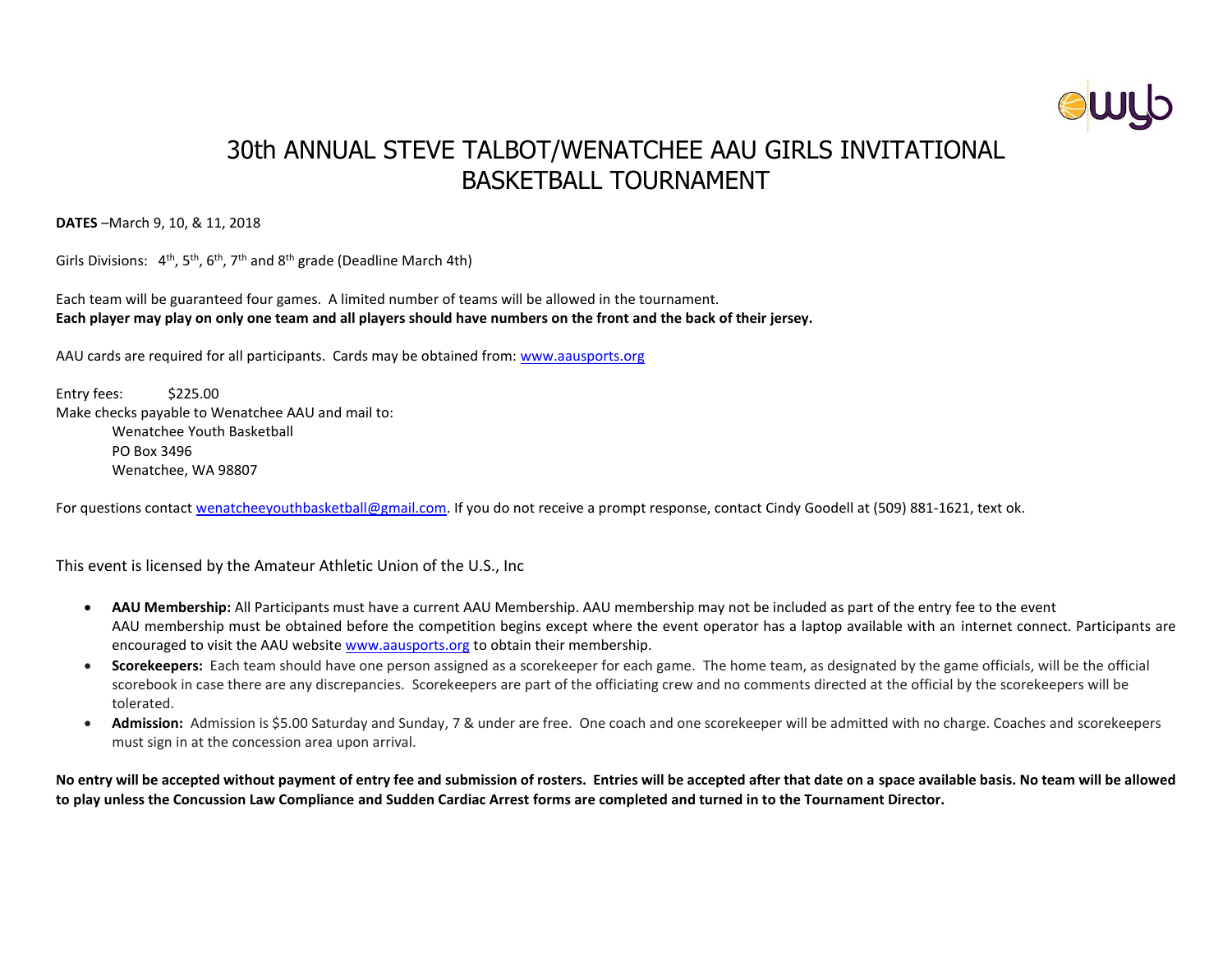#### **GIRLS DIVISIONS:** GRADE: 4 5 6 7 8 (**circle one**) 2018

#### **TYPE OF TEAM:** LOCAL or SELECT (**circle one**)

### **PLEASE ADD ANY ADDITIONAL INFORMATION TO THE BACK OF THIS FORM THAT MIGHT HELP US WITH SEEDING THE TOURNAMENT.** TEAM NAME:

| <b>NAME</b>                                                                                   | A.A.U.          | <b>DATE OF</b> | <b>AGE</b> | <b>GRADE</b> | <b>UNIFORM</b>    | <b>SCHOOL</b> |
|-----------------------------------------------------------------------------------------------|-----------------|----------------|------------|--------------|-------------------|---------------|
|                                                                                               | <b>NUMBER</b>   | <b>BIRTH</b>   |            |              | <b>UNUMBER</b>    | <b>NAME</b>   |
| (Please print or type)                                                                        | <b>REQUIRED</b> | Month/day/year |            |              | <b>Light/Dark</b> |               |
|                                                                                               |                 |                |            |              |                   |               |
|                                                                                               |                 |                |            |              |                   |               |
|                                                                                               |                 |                |            |              |                   |               |
|                                                                                               |                 |                |            |              |                   |               |
|                                                                                               |                 |                |            |              |                   |               |
|                                                                                               |                 |                |            |              |                   |               |
|                                                                                               |                 |                |            |              |                   |               |
|                                                                                               |                 |                |            |              |                   |               |
|                                                                                               |                 |                |            |              |                   |               |
|                                                                                               |                 |                |            |              |                   |               |
|                                                                                               |                 |                |            |              |                   |               |
| LCERTIEV THAT ALL INFORMATION IS CORRECT AND FACH ATHLETE LISTED ON ROSTER HAS AN A ALL CARD. |                 |                |            |              |                   |               |

I CERTIFY THAT ALL INFORMATION IS CORRECT AND EACH ATHLETE LISTED ON ROSTER HAS AN A.A.U. CARD.

| Coach Name:         | <b>Contact Person:</b>       |
|---------------------|------------------------------|
| Coach Signature:    | <b>Contact Phone Number:</b> |
| Coach Phone Number: | <b>Contact Address:</b>      |
| Coach Address:      | Contact Email:               |
| Coach Email:        |                              |

*\*\*\*NO ENTRY WILL BE ACCEPTED WITHOUT PAYMENT OF ENTRY FEE AND SUBMISSION OF ROSTER\*\*\**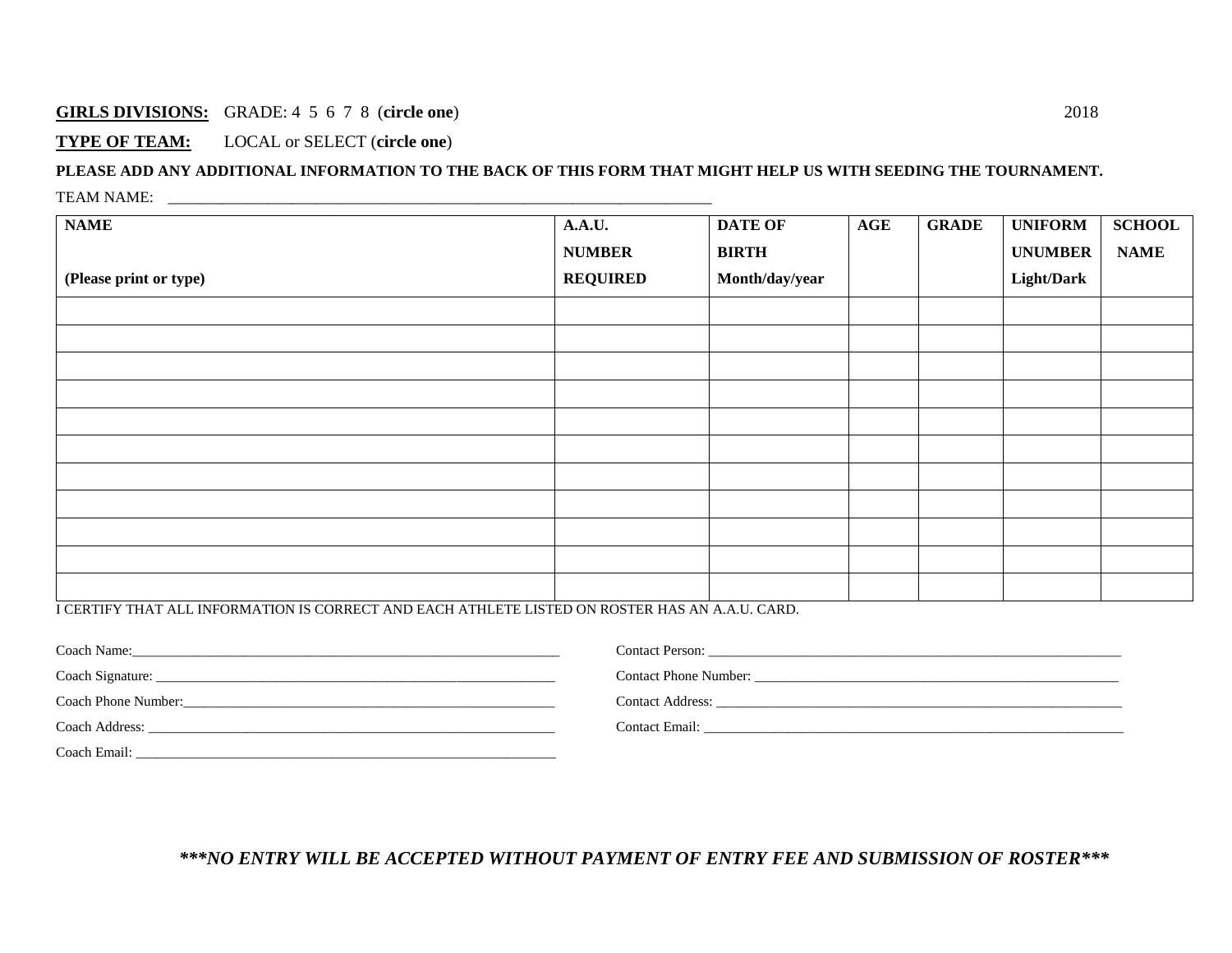#### **30th Annual**

#### **Steve Talbot Memorial Tournament**

#### **Wenatchee AAU Girls Basketball Tournament**

#### **March 9, 10, & 11, 2018**

#### **High School Federation Rules except as follows:**

- 1. Tournament roster must be submitted before  $1<sup>st</sup>$  game
- 2. Players may only play on 1 team in the tournament
- 3. Teams will receive a minimum 5 minutes for warm ups
- 4. 8 Minute quarters for  $7<sup>th</sup>$  &  $8<sup>th</sup>$  grades
- 5. 7 Minute quarters for  $4^{th}$ ,  $5^{th}$ , &  $6^{th}$  grades
- 6. **Mercy Rule:** A running clock will be used in the 4th quarter if a team is ahead by 20 or more.
- 7. 5 minute half-time
- 8. 2 minute overtime periods
- 9. Time Outs: 3 full (1-minute) and 2 30's. One additional time out per overtime period
	- a. Time outs do not carry over into the overtime period
- 10. No full court press when ahead by 15 points or more
- 11. **All 4th grade teams shall not full court press and must play man-to-man defense (no zones).**
- 12. Technical Fouls Team is awarded 2 points and the ball out of bounds
	- a. 2 Technicals on a coach and he/she is ejected from the gym
	- b. Player technical fouls also count as a personal foul and a team foul
	- c. Technical fouls on fans will be charge to the appropriate team and administered as above
	- d. Fans receiving a Technical will be immediately ejected from the gym. The coaches are responsible for this
- 13. Game ball and home team is chosen by the referees.
- 14. Game time is forfeit time. Contact the Tournament Director or assigned gym manager if there are questions about this. The team awarded the forfeit will receive "plus 15 points" in case there is a tiebreaker.

Game results will be posted in the home gym for each division

#### **Tiebreakers:**

- 1. Head to head
- 2. Least points given up amongst tied teams
- 3. Point differential amongst tied teams; maximum +/- 15 points per game
- 4. Least points given up all games
- 5. Point differential all games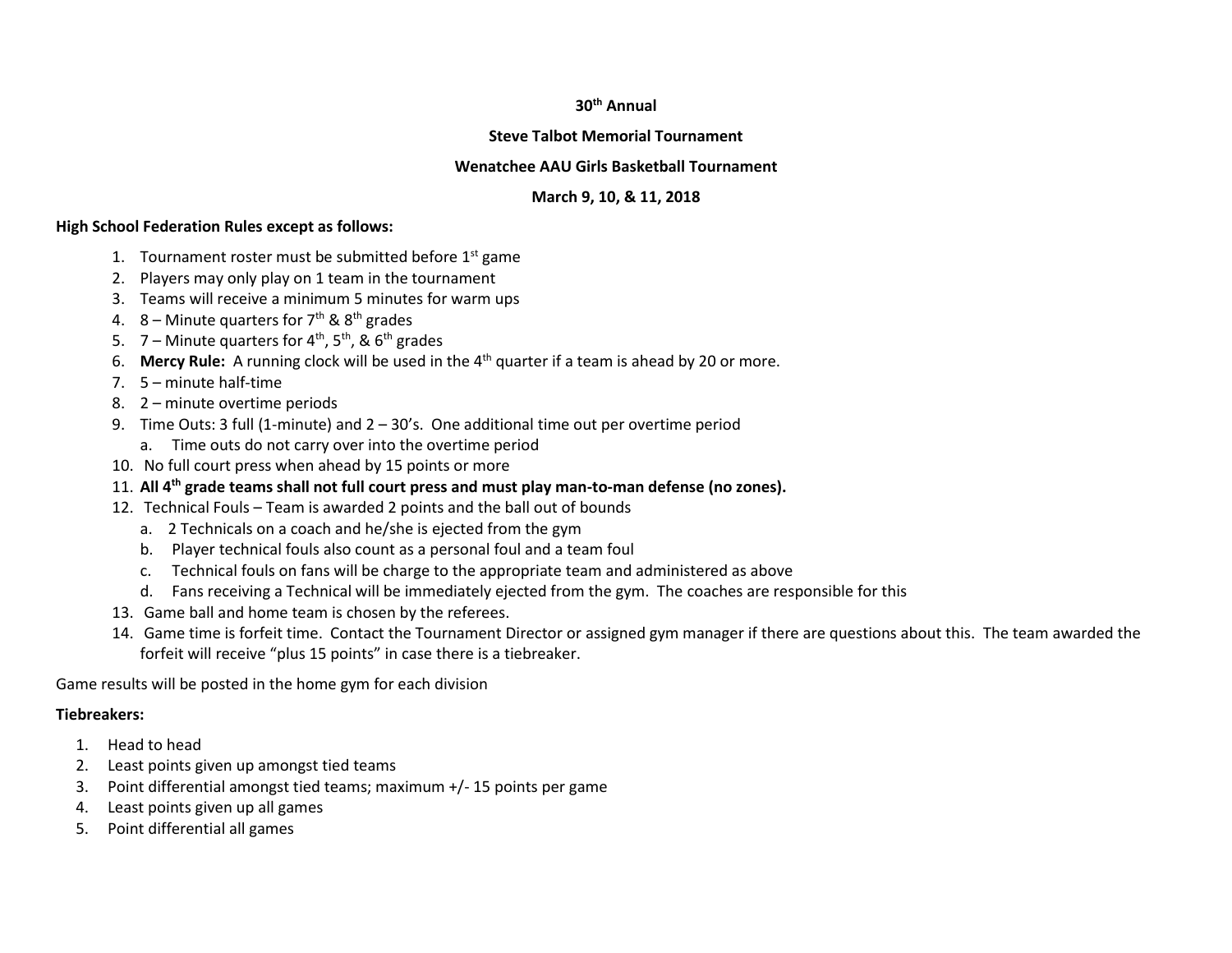Please have fun and remember this is about and for the kids. If you have any questions or concerns please contact the Tournament Director or appropriate gym manager.